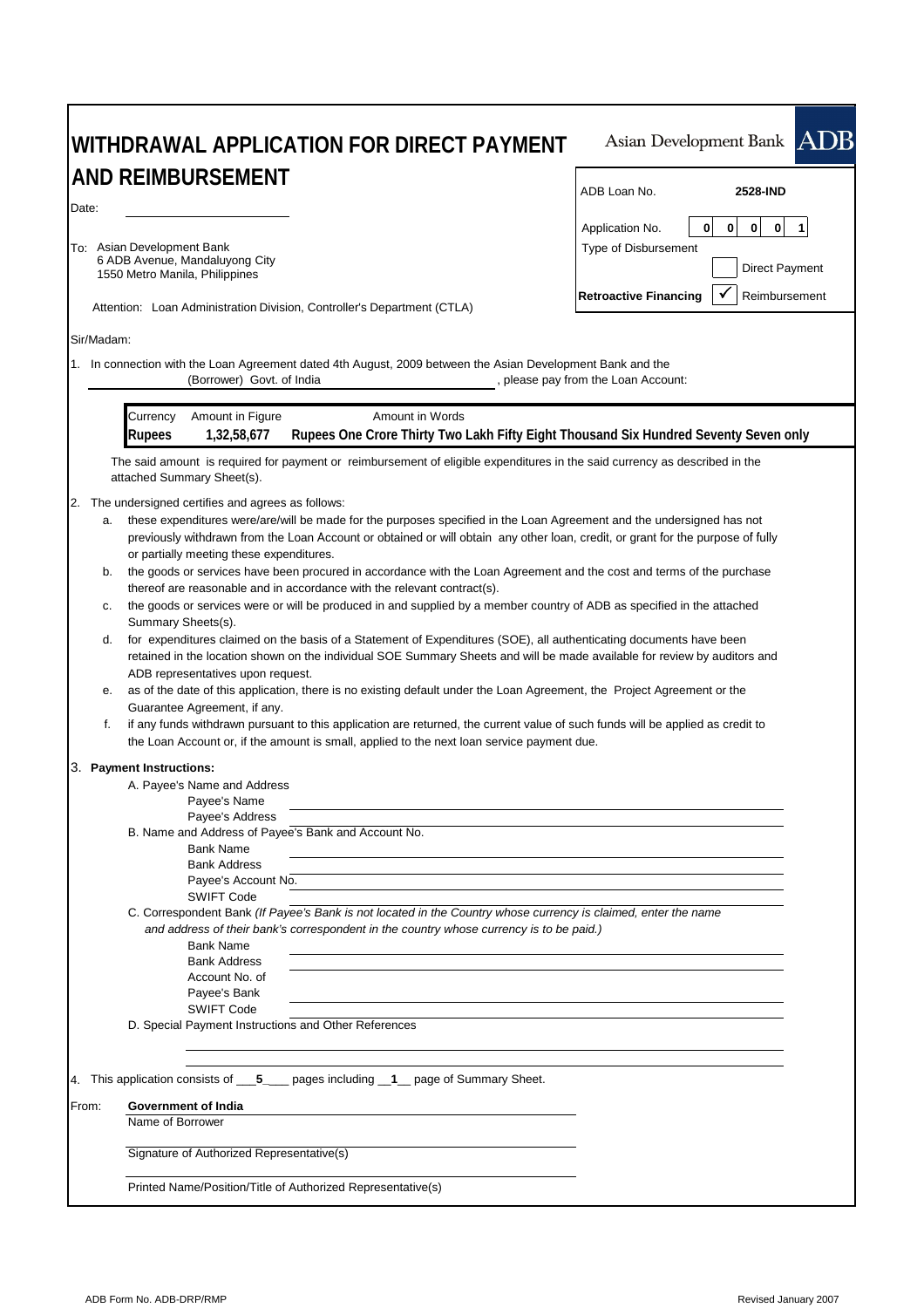**Instructions in preparing the Withdrawal Application Form for Direct Payment and Reimbursement (ADB Form ADB-DRP/RMP)**

#### **General Instructions**

1. Submit original Withdrawal Application (WA) to the Asian Development Bank (ADB) (or to its Resident/Regional Mission, if instructed).

2. Prepare separate WA for each currency of payment and for each payee.

3. Number WAs consecutively, not exceeding five digits/characters.

4. Consolidate claims until the amount being withdrawn is at least US\$100,000 equivalent or an amount advised by ADB.

5. When completed, verify the application for completeness of supporting documentation and accuracy of details before passing to the Authorized Representative(s) for signature. Mistakes and omissions result in delayed payment.

#### **Withdrawal References**

1. **Date:** Enter the date the WA is signed by Authorized Representative(s), not the date it was prepared.

2. **Loan Number:** Show ADB loan number clearly.

3. **Application Number:** Number WAs consecutively. If the project has more than one executing agency (EA) or implementing agency, the project coordinator should assign an alpha identification for each EA. For example : A0001 to A9999 for EA no. 1 and B0001 to B9999 for EA no. 2.

4. **Type of Disbursement:** Indicate in the appropriate box the type of WA claim, whether for Direct Payment or Reimbursement Procedure.

#### **Payment Instructions**

1. **Payee Name and Address:** Indicate full name and address of Payee for identification of payment.

2. **Name and Address of Payee's Bank and Account No. :** Indicate full name and address of the Payee's bank, which may include a banker/branch designation. Account number is important. Give SWIFT code if Payee's bank is a member of SWIFT.

3. **Correspondent Bank:** Where payment is to be made to a bank not located in the country of the currency to be paid, indicate its full name and address. Provide SWIFT code if the bank is a member of SWIFT.

4. **Special Payment Instructions:** Indicate any particulars, special instructions or references to facilitate payment or identification of payment.

5. **Name of Borrower:** Fill in name as it appears in the Loan Agreement.

6. **Authorized Representative(s):** Pass this application only to Authorized Representative(s) for signature. Verify if the list of Authorized Representative(s) has been changed.